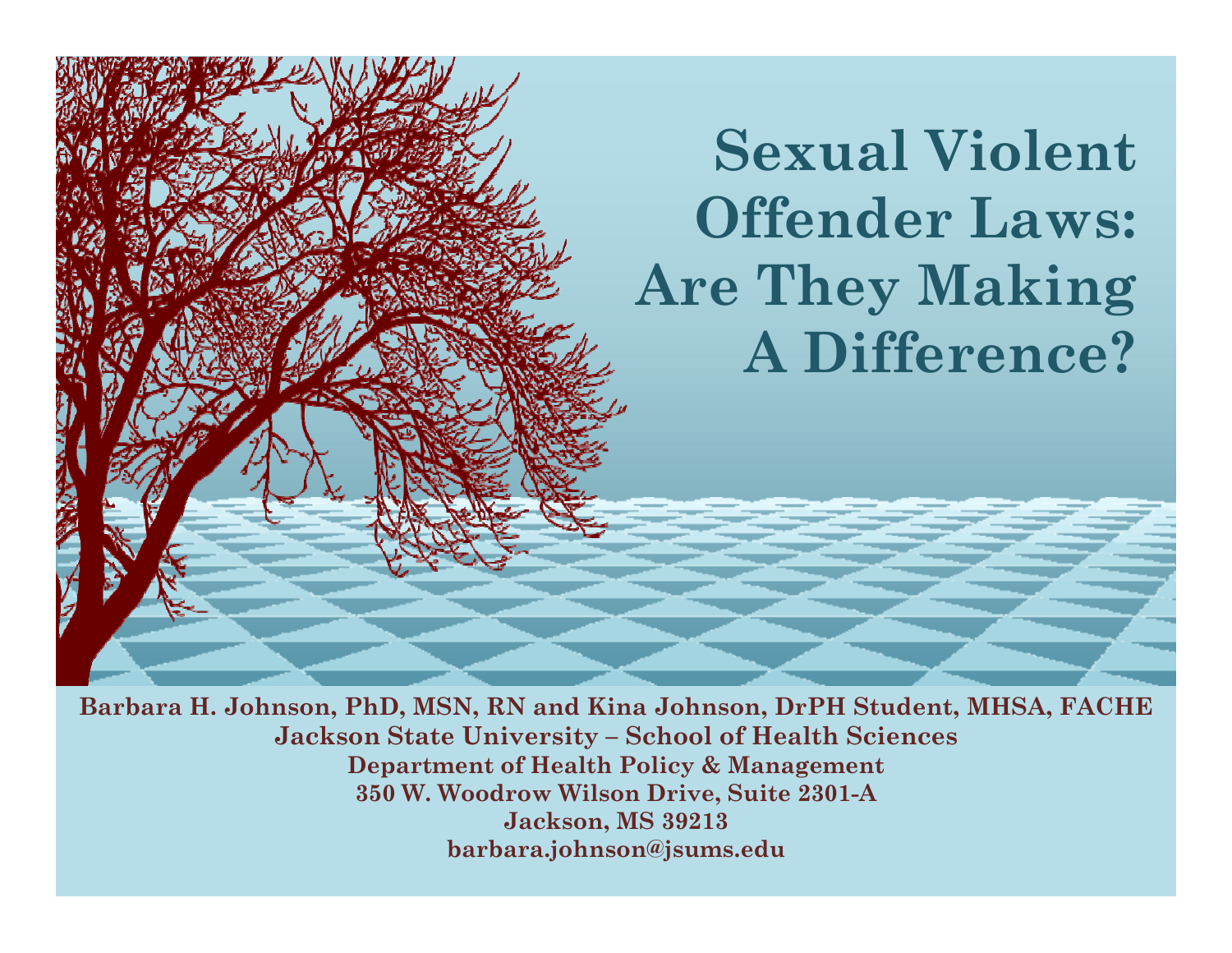## **S i Obj ti Sess ion Objectives**

- Participants will have an understanding of the current sexual violent offender laws across states.
- Participants will discuss the efficacy of sexual offender laws in the deterrence of recidivism.
- Participants will address implications for health policy advocacy and research.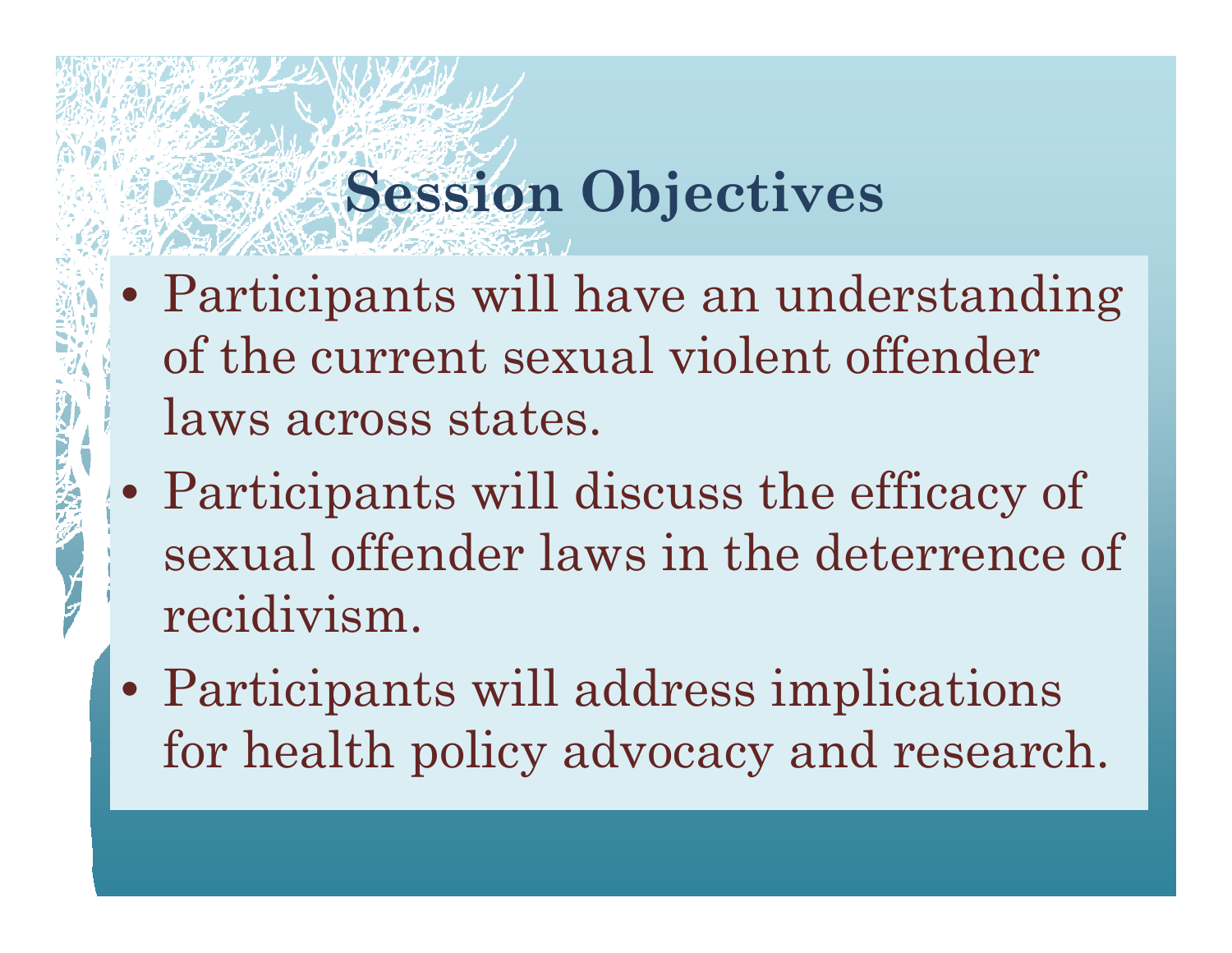# **Clarification of Terminology**

- Sexual Violent Offense
- Predator
- Sexually Violent Predator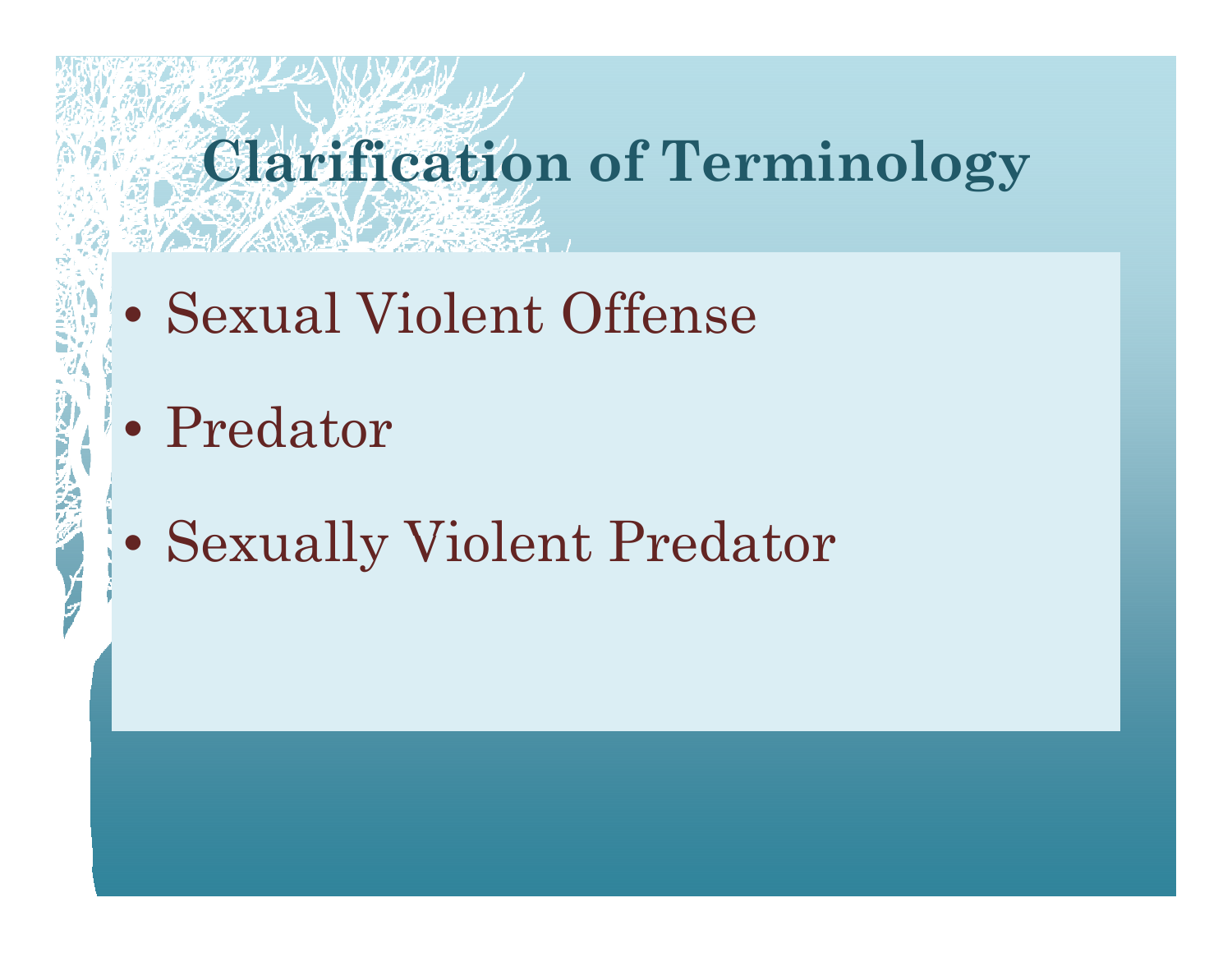#### **Sexual Violent Offender Legislation**

- Wetterling Crimes Against Children Act (1994)
	- –Sexually Violent Offender Registration Act [Megan's Law] – 1996
	- –Pam Lyncher Sexual Offender Tracking and Identification Act (1996)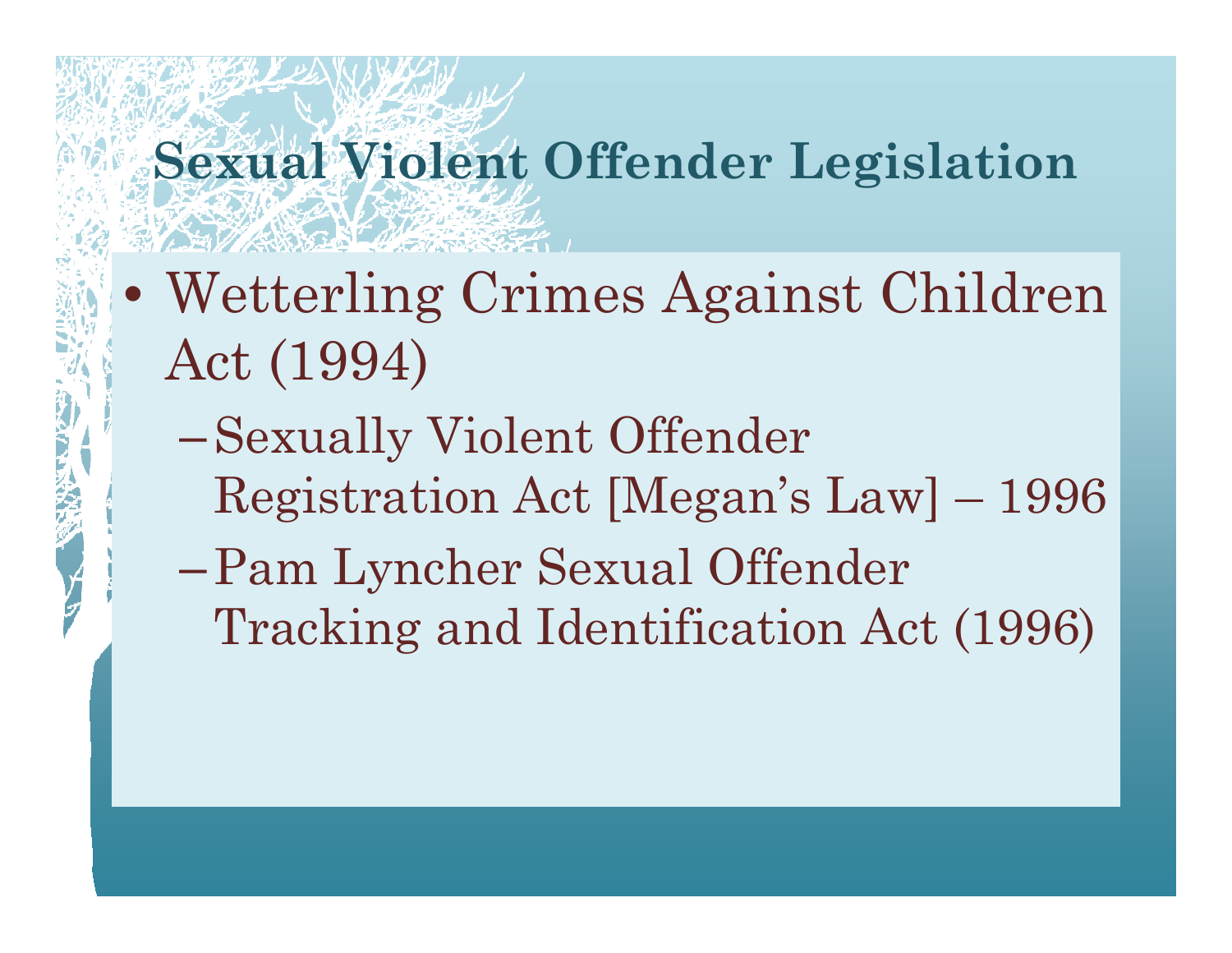# **Adam Walsh Protection Act [AWA] (2007)**

- Title I (SORNA)
	- $\mathcal{L}_{\mathcal{A}}$  , where  $\mathcal{L}_{\mathcal{A}}$  is the set of  $\mathcal{L}_{\mathcal{A}}$  Registration and community notification
	- –Greater offender accountability
	- $\mathcal{L}_{\mathcal{A}}$  , where  $\mathcal{L}_{\mathcal{A}}$  is the set of  $\mathcal{L}_{\mathcal{A}}$ Increased sanctions for noncompliance
	- $-$  Failure to implement  $\rightarrow$  loss of JAG funds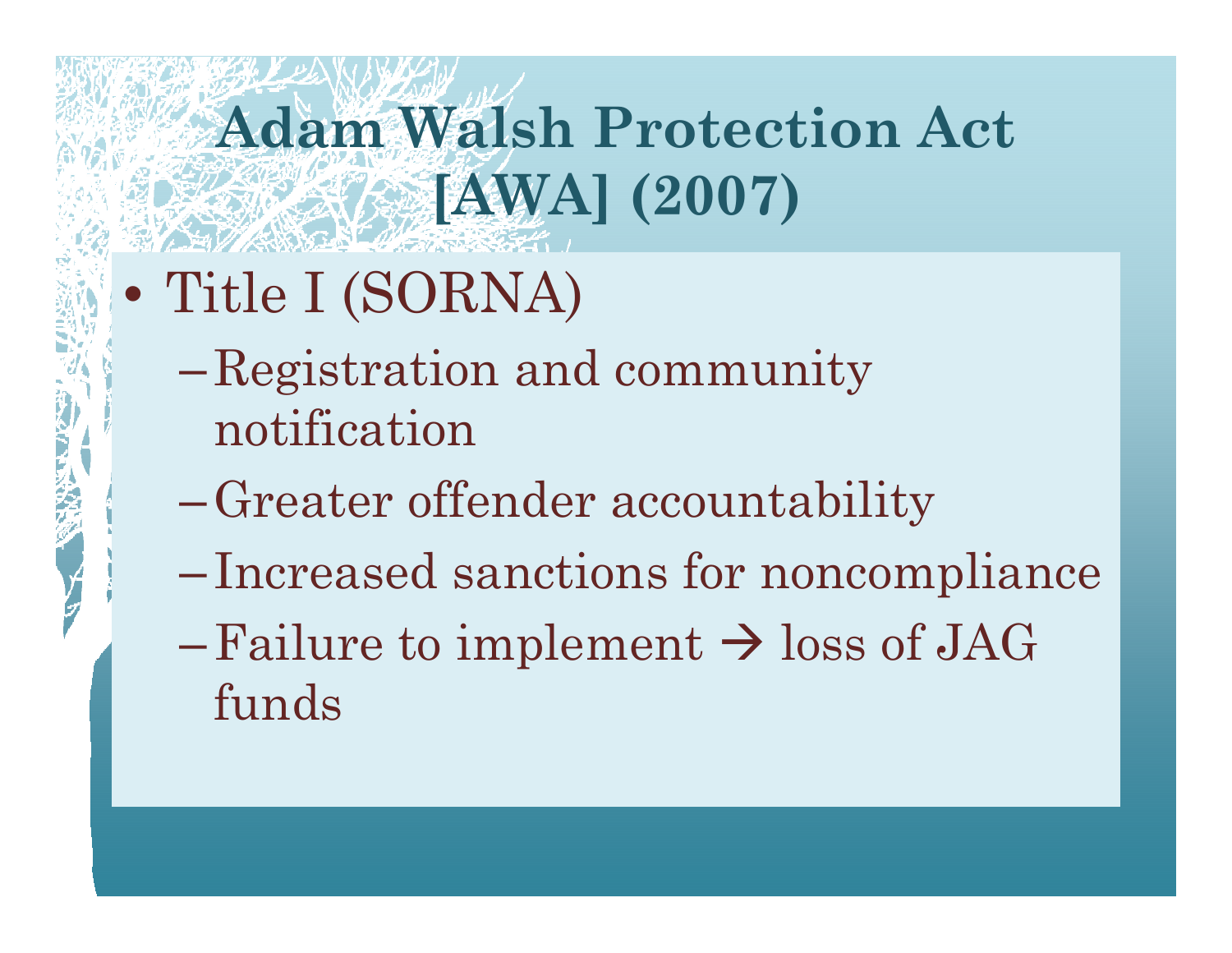# **SORNA Compliance**



**DANSE**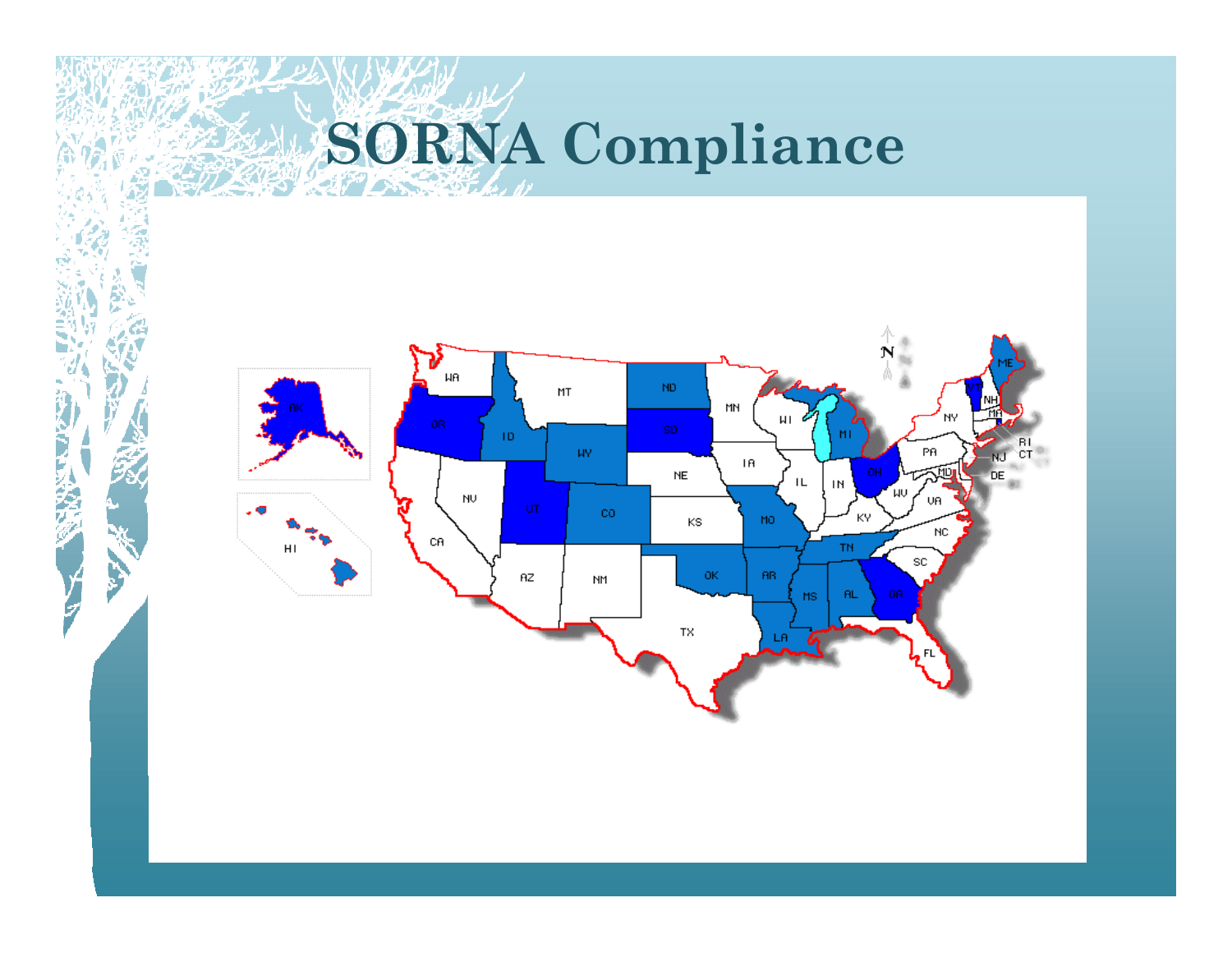# **Adam Walsh Protection Act [AWA] (2007)**

- Title II
	- $\mathcal{L}_{\mathcal{A}}$  , where  $\mathcal{L}_{\mathcal{A}}$  is the set of  $\mathcal{L}_{\mathcal{A}}$  Sex Crime Punishment/ Sentencing  $\operatorname{Enhanements}$
- Title III
	- $-$ Civil Commitment
- Title IV
	- Immigration law reform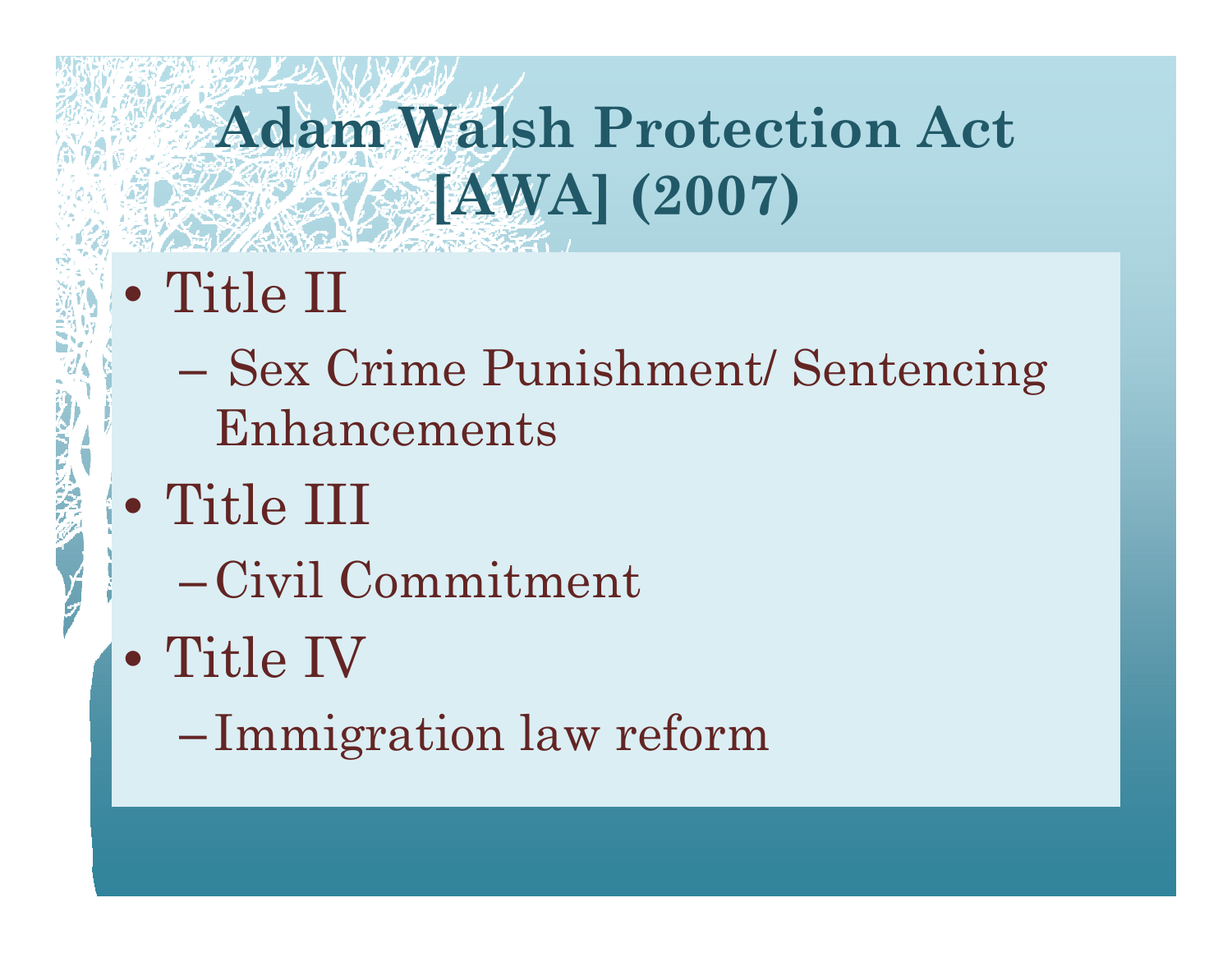# **Adam Walsh Protection Act EXAMPLE (2007)**

- $\bullet$  Title V
	- Child Pornography Prevention
- Title VI
	- -Children and Community Safety
- Title VII
	- -Internet Safety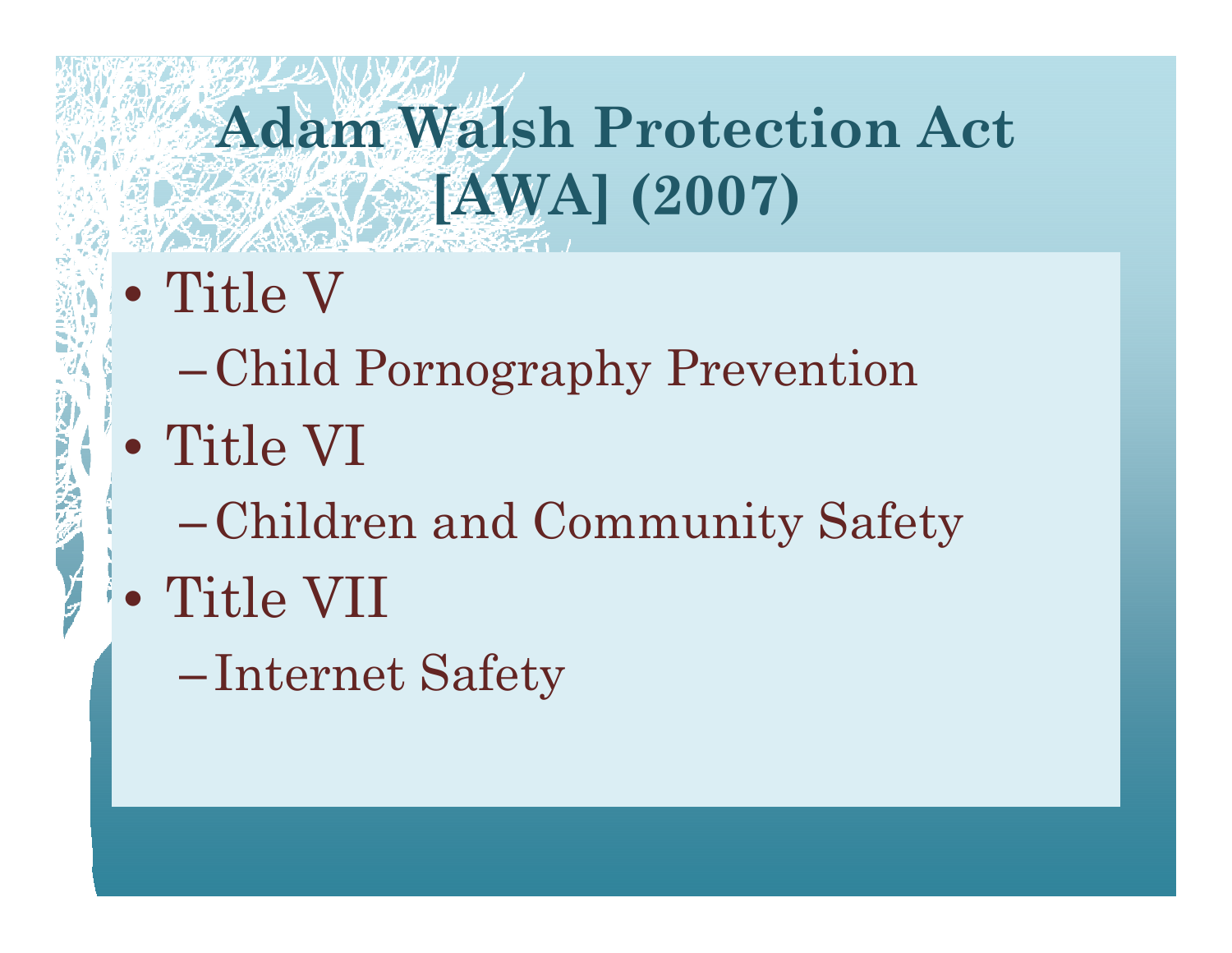**States With SVP Laws**



2日以天保

V<br>P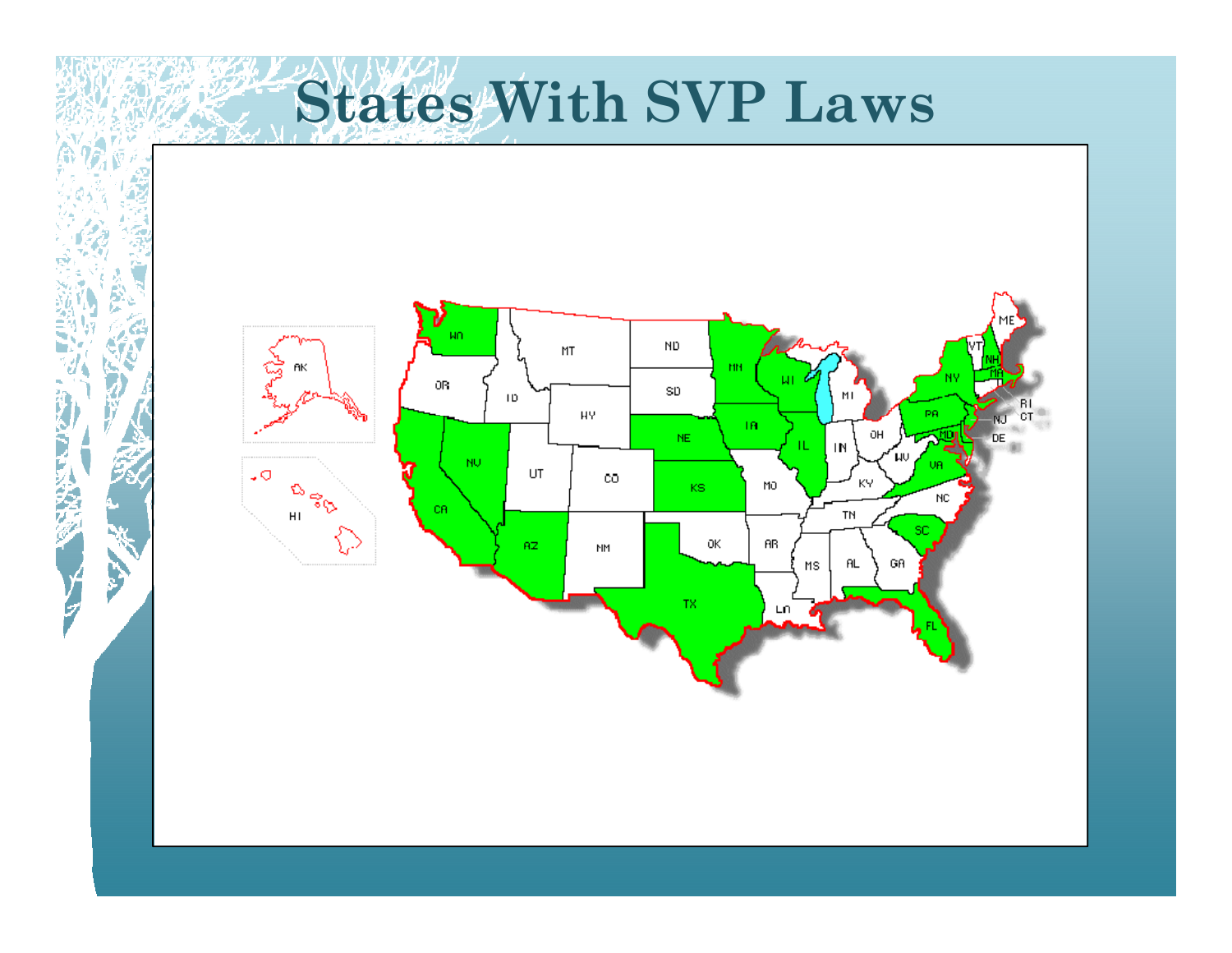# **"Bible Belt States"**

Southern Bible Belt States

**Printed** 

9

Ċ,

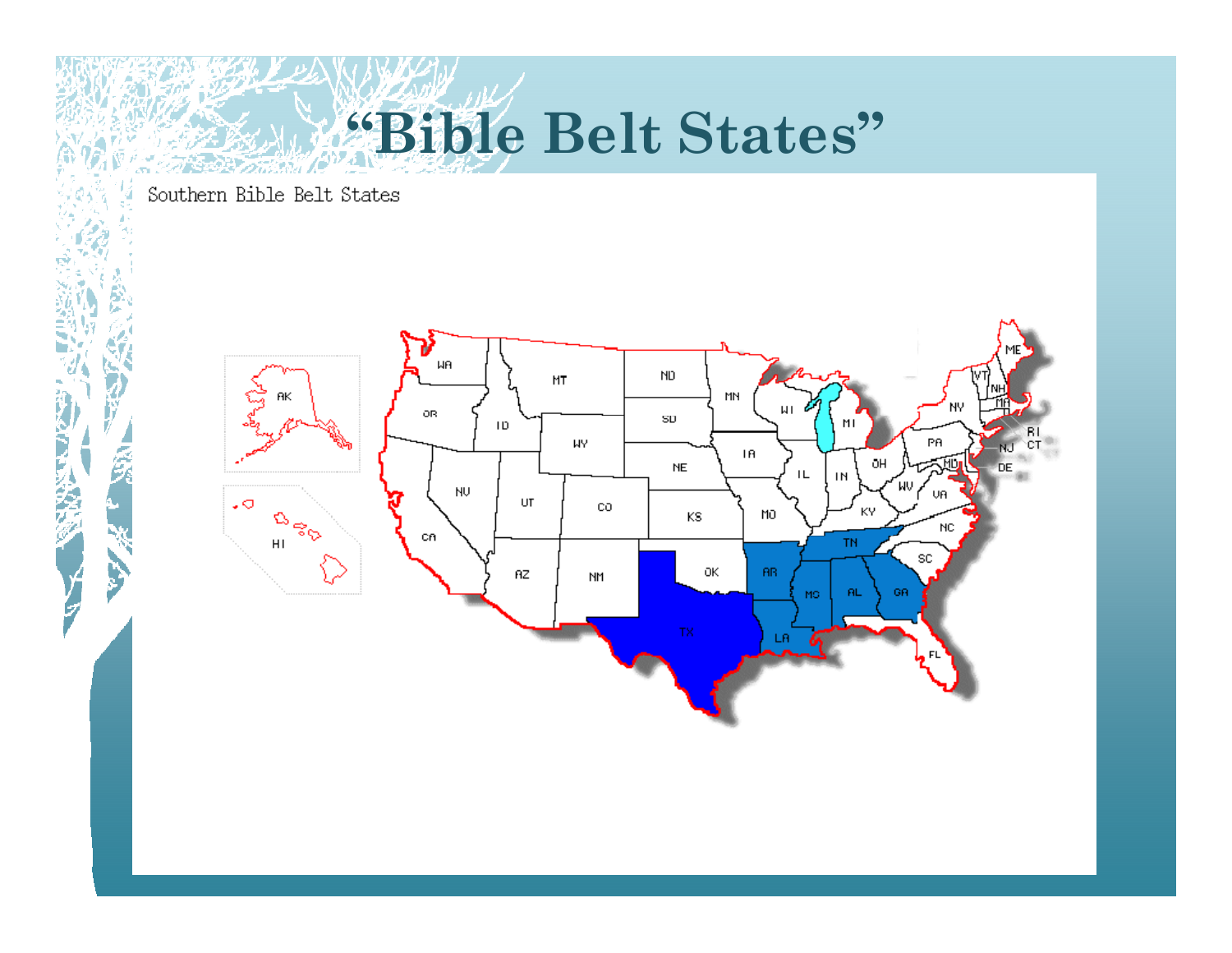#### **Implementation Authority**

- Varies among states
- $\bullet$ Department of Public Safety
- $\bullet$ Department of Justice
- State Law Enforcement Officials
- Local Law Enforcement Officials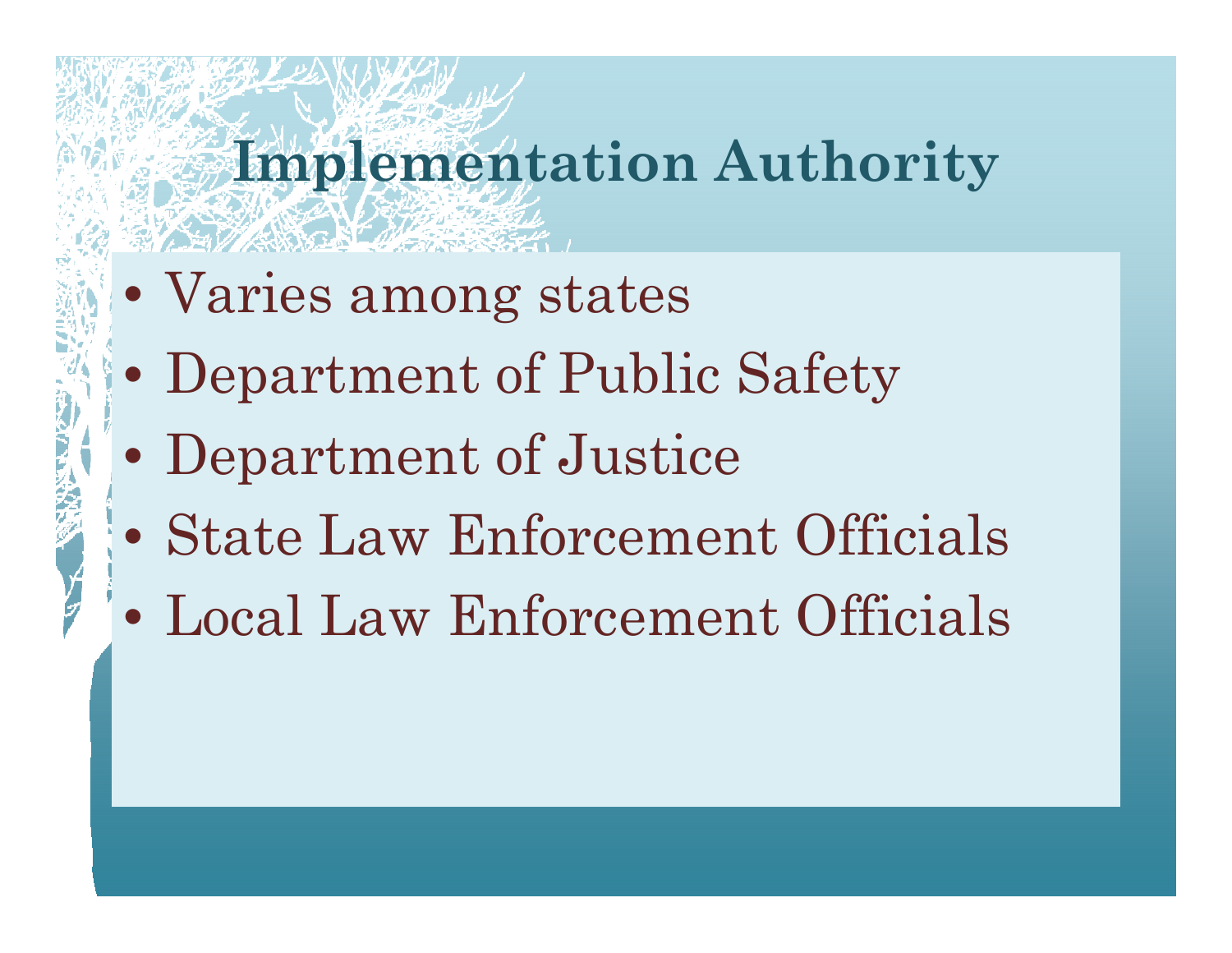### **Impact on Recidivism**

- Risk Assessment
- Registration Requirements
- $\bullet$ Duration of Registration
- Compliance Rates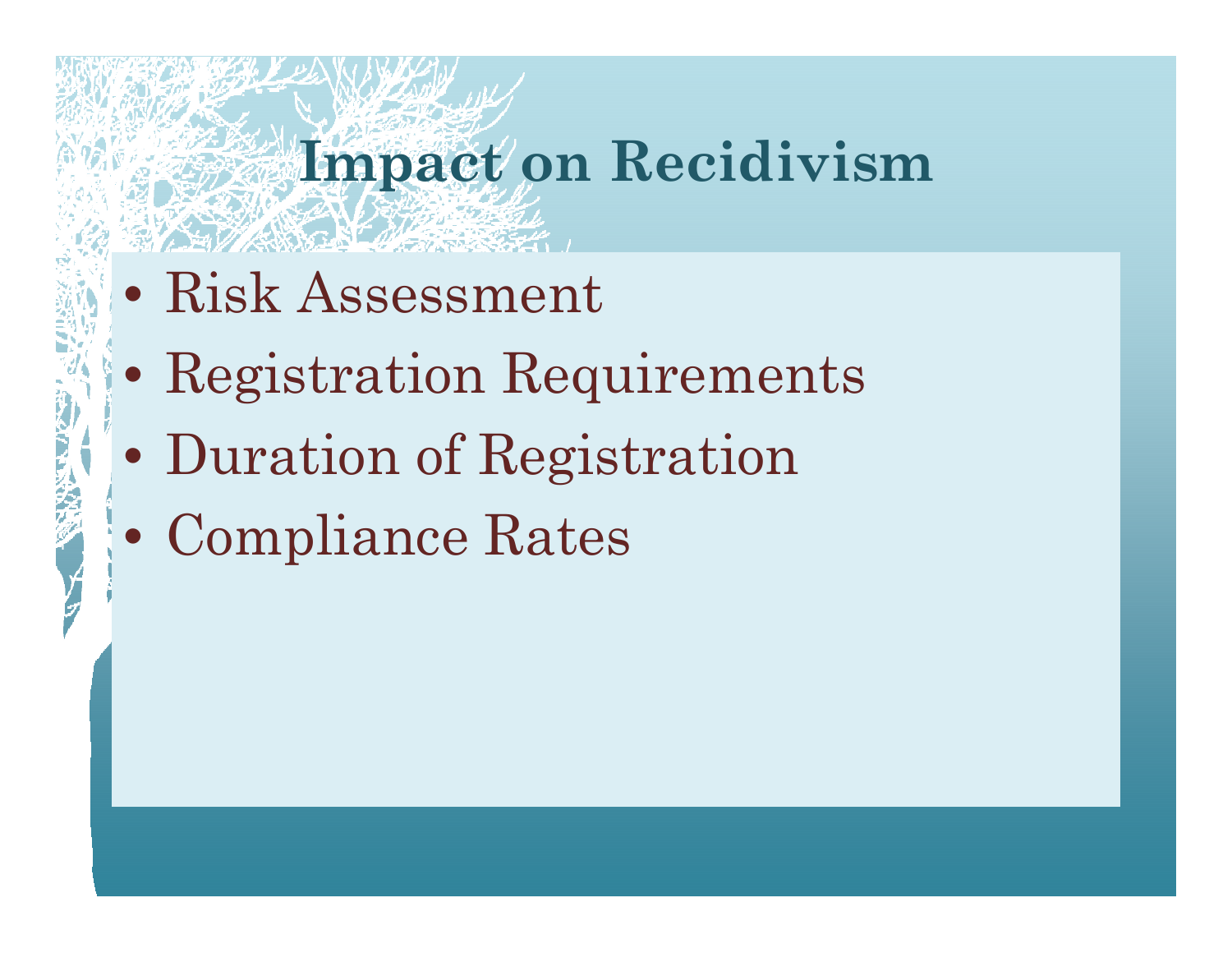### **Gaps/Deficits**

- Public misperception
- Inconsistent risk assessments
- Reliable evidence-based statistics
- $\bullet$ Reporting of compliance measures
- $\bullet$ **Others**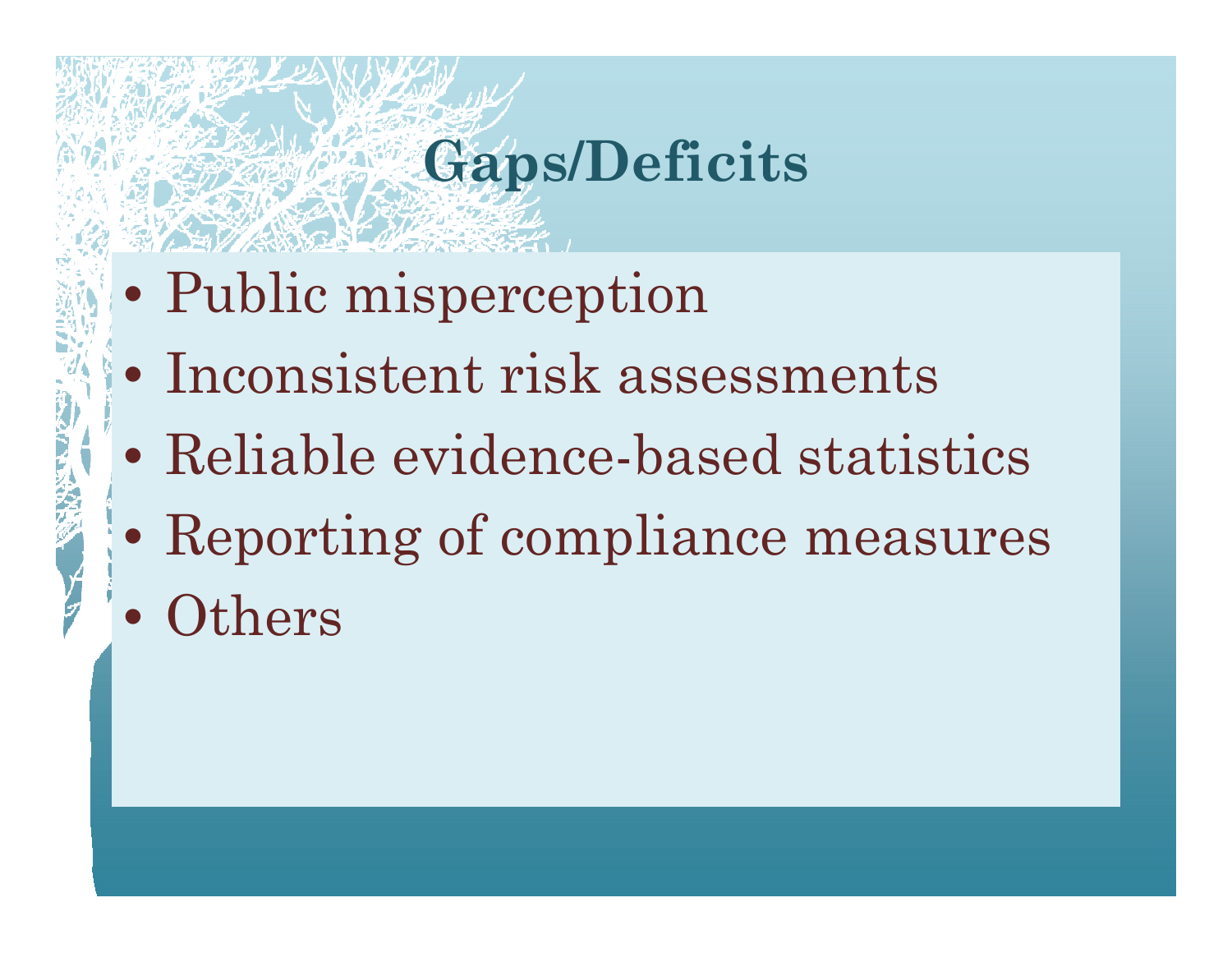### **Challenges/Controversies**

- $\bullet$ Public safety
- Accuracy
- $\bullet$ Removal from registry
- $\bullet$ Community notification
- Public Access to database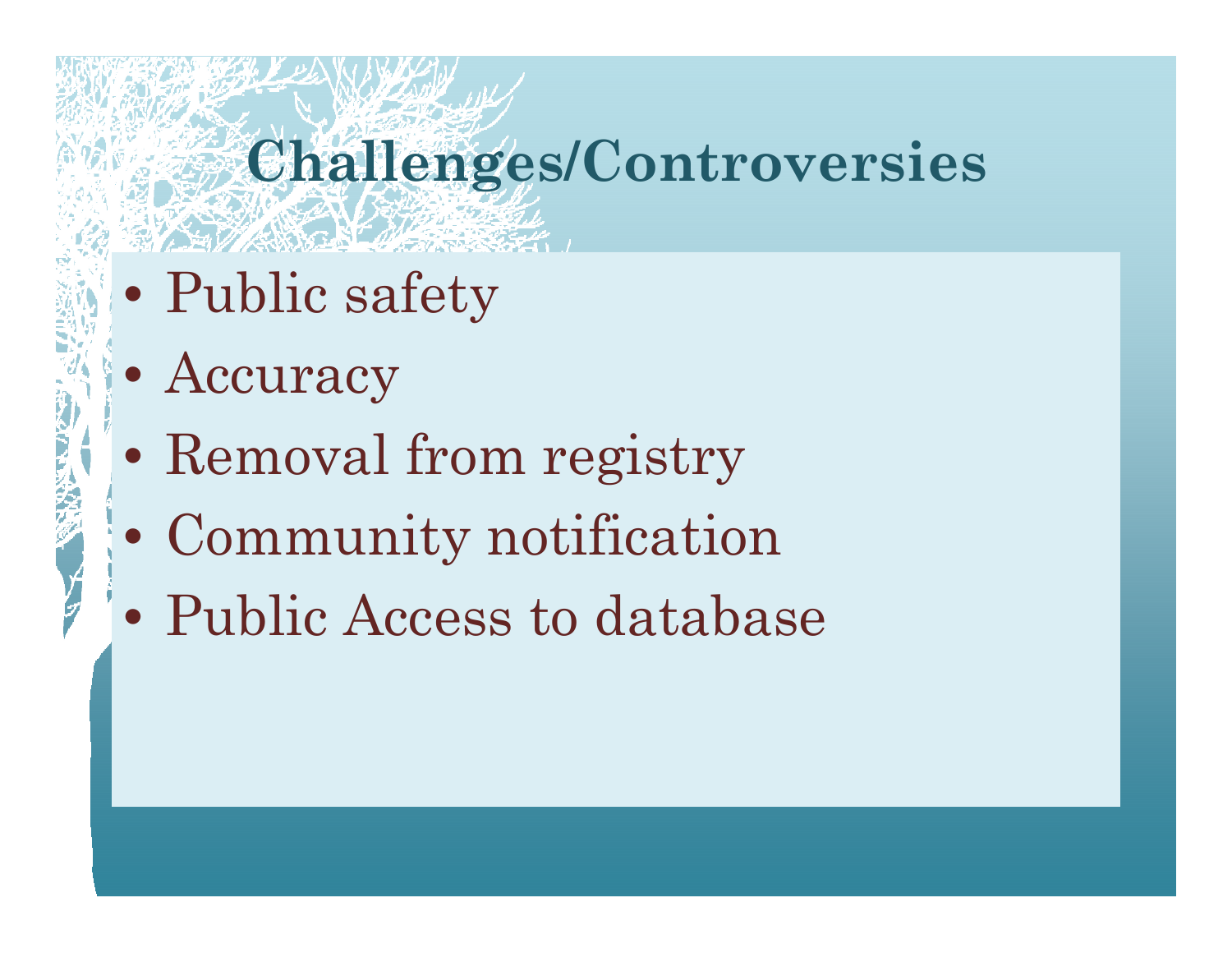### **Policy and Advocacy**

- In-depth Analysis of Existing Legislation
- Public Awareness
- Human Rights Protection
- Funding Priorities and Accountability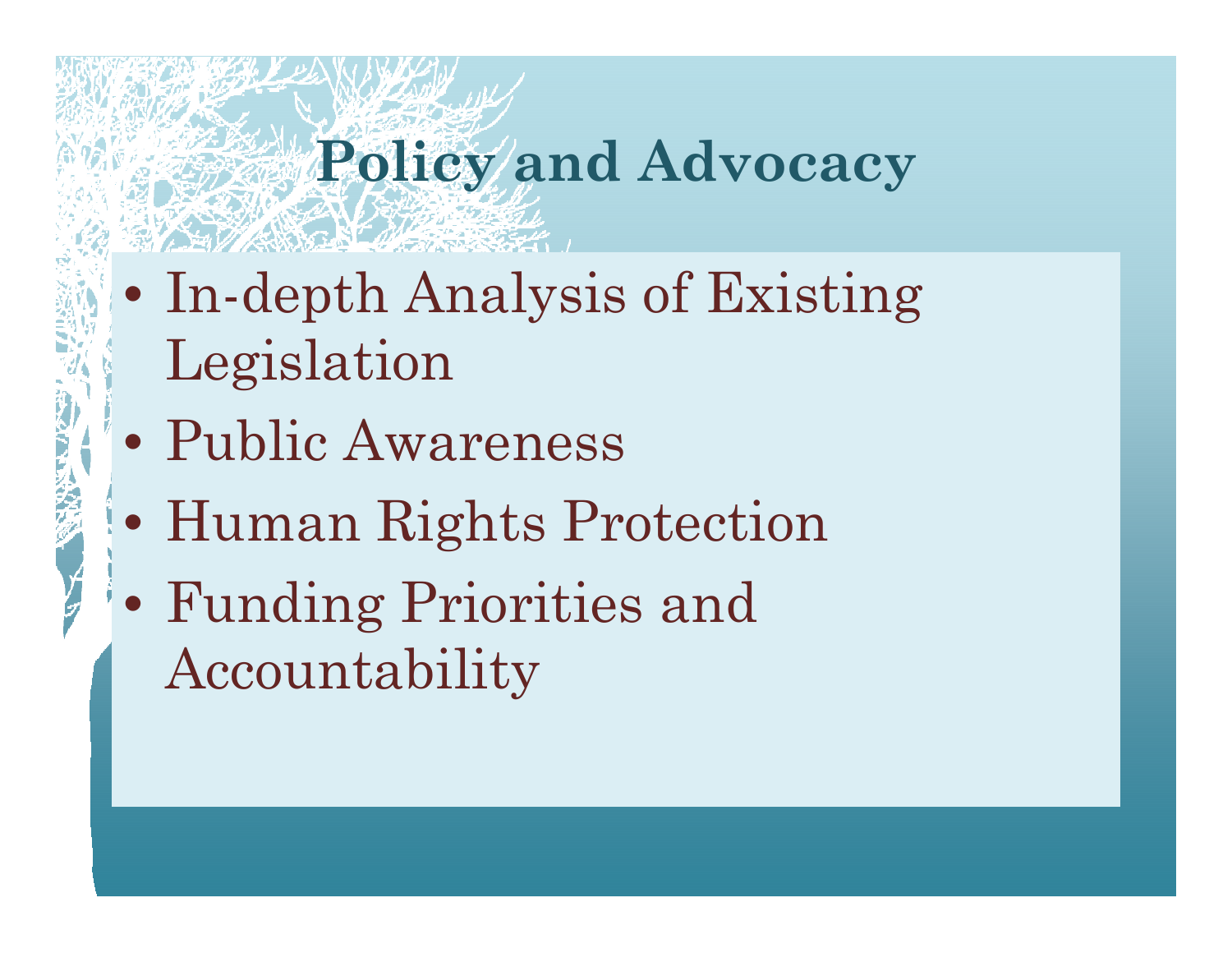## **Research Implications**

- Sex Offender Treatment Programs
- Effectiveness of different strategies
- Funding of the Center for Sex Offender Management
- Community engagement and multidisciplinary collaboration